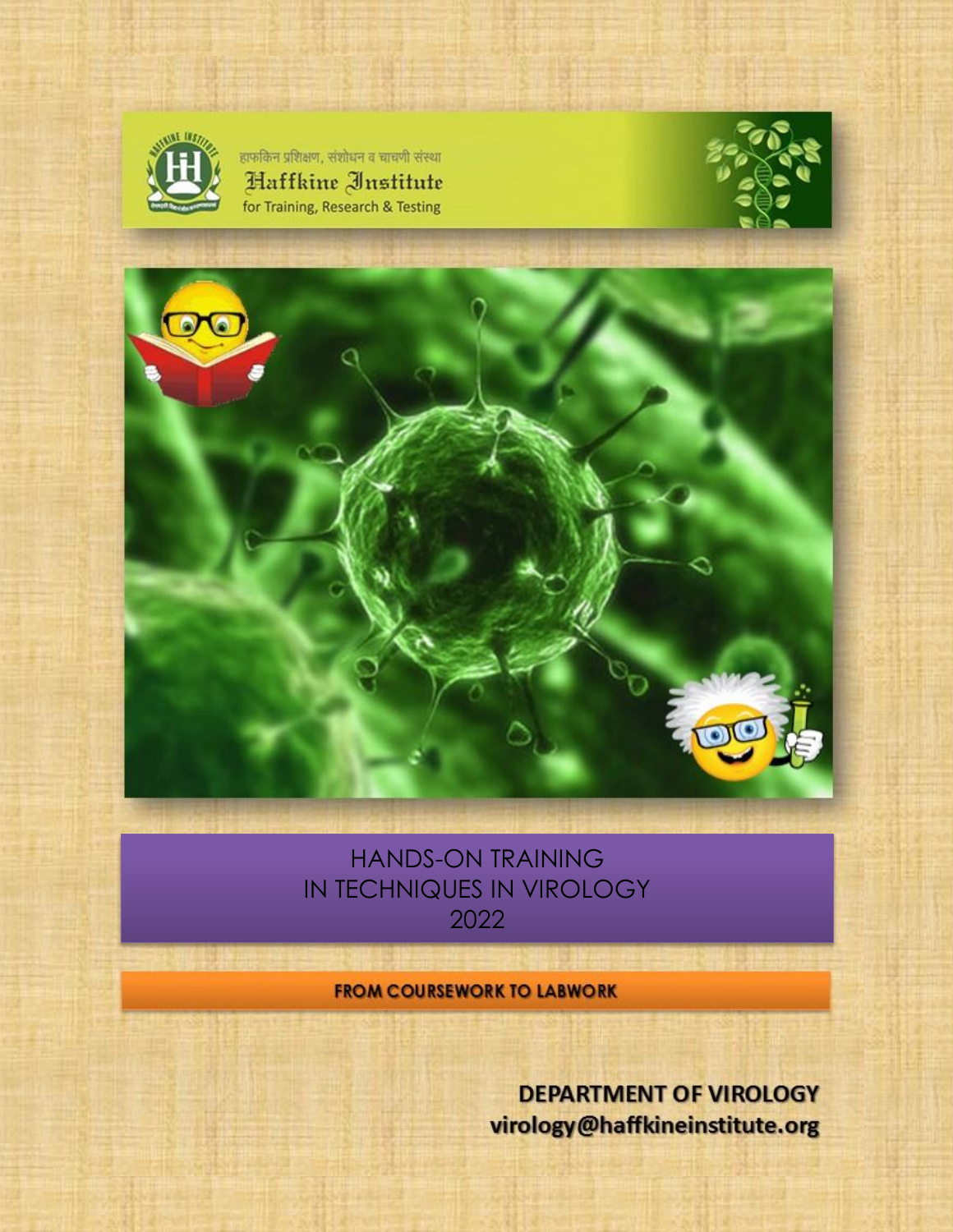

# **HAFFKINE INSTITUTE FOR TRAINING, RESEARCH AND TESTING PAREL, MUMBAI – 400012**

### **Module for Hands on Training in Techniques in Virology – 2022**

- One week course , Monday to Friday
- $\approx$  Two batches, of 16 students each
- $\approx$  Dates: **Batch 1**: 23<sup>rd</sup> May to 27<sup>th</sup> May 2022, **Batch 2**: 6<sup>th</sup> June to 10<sup>th</sup> June 2022,
- Tentative Time: 10:00am to 5:00pm
- Last Date of Application: Tuesday 17/05/2022,
- Batch selection is based on first come first served
- Eligibility Criteria : UG/PG Life Science/Pharma/Biotech/Medical Students
- Topics of the syllabus covered:
	- 1. Biosafety and Biosecurity
	- 2. Animal Tissue Culture
	- 3. Virus growth
	- 4. Antigenic Shift and Drift
	- 5. Diagnosis of viral infections
- Sex Course Details:

| Sr.<br>No.     | <b>Topics to be Covered</b>            |                                               | <b>Hands-On Practical</b>     |
|----------------|----------------------------------------|-----------------------------------------------|-------------------------------|
| 1              | <b>Handling of Viruses</b>             | Biosafety and Bio-security                    | BSL-3 & BSL-3 practices       |
| 2              | Antigenic Shift & Drift                | Influenza viruses                             | Hemagglutination / Inhibition |
| 3              | Virus growth                           | Life Cycle of<br>DNA/RNA/Retroviruses         | Chick Embryo Inoculation      |
| $\overline{4}$ | Diagnosis of Viral<br><b>Infection</b> | Differential diagnosis of viral<br>infections | $qRT-PCR$                     |
| 5              | Animal Tissue Culture                  | Viral Vaccines & Anti-virals                  | Animal Cell culture           |